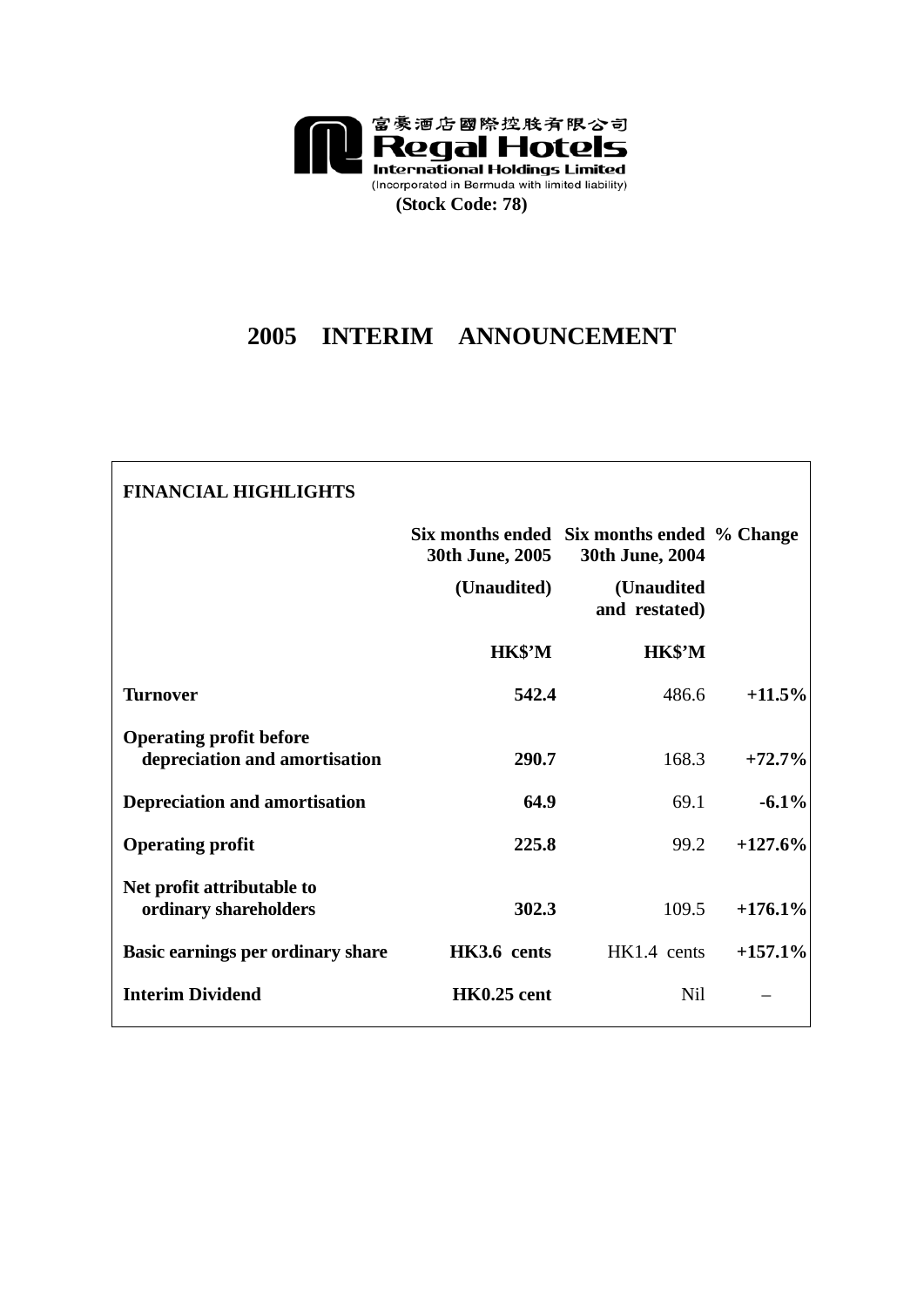

**Press Release** September 15, 2005 **For Immediate Release** 

# **Regal Hotels Group Announces 2005 Interim Results Net Profit Leaping 176% to HK\$302Million**

Regal Hotels International Holdings Limited ("the Regal Group", stock code: 078) announced today the interim results for the period ended June 30, 2005.

For the six months ended June 30, 2005, the Regal Group achieved an unaudited consolidated net profit attributable to shareholders of HK\$302.3 million, after netting off aggregate depreciation and amortisation of HK\$64.9million (2004 – HK\$69.1 million, as restated), which represented an increase of about 176.1% as compared with the net profit of HK\$109.5 million (as restated) for the corresponding period in 2004.

In view of the satisfactory results achieved, the Directors have resolved to declare the payment of a interim dividend of HK0.25 cent per ordinary share for the financial year ending December 31, 2005 (2004 – nil).

In the preparation of the Regal Group's interim financial statements for the six months ended June 30, 2005, the Company has adopted a number of new or revised Hong Kong Accounting Standards. For example, prior to January 1, 2005, it was the Regal Group's policy to state the value of the Regal Group's hotel properties in Hong Kong at their open market valuations appraised annually and not depreciated. Under the new or revised accounting standards, these hotel properties are now stated at costs less accumulated depreciation and amortisation in the financial statements. However, such changes have no actual impact on the operating cash flows and the underlying business of the Regal Group.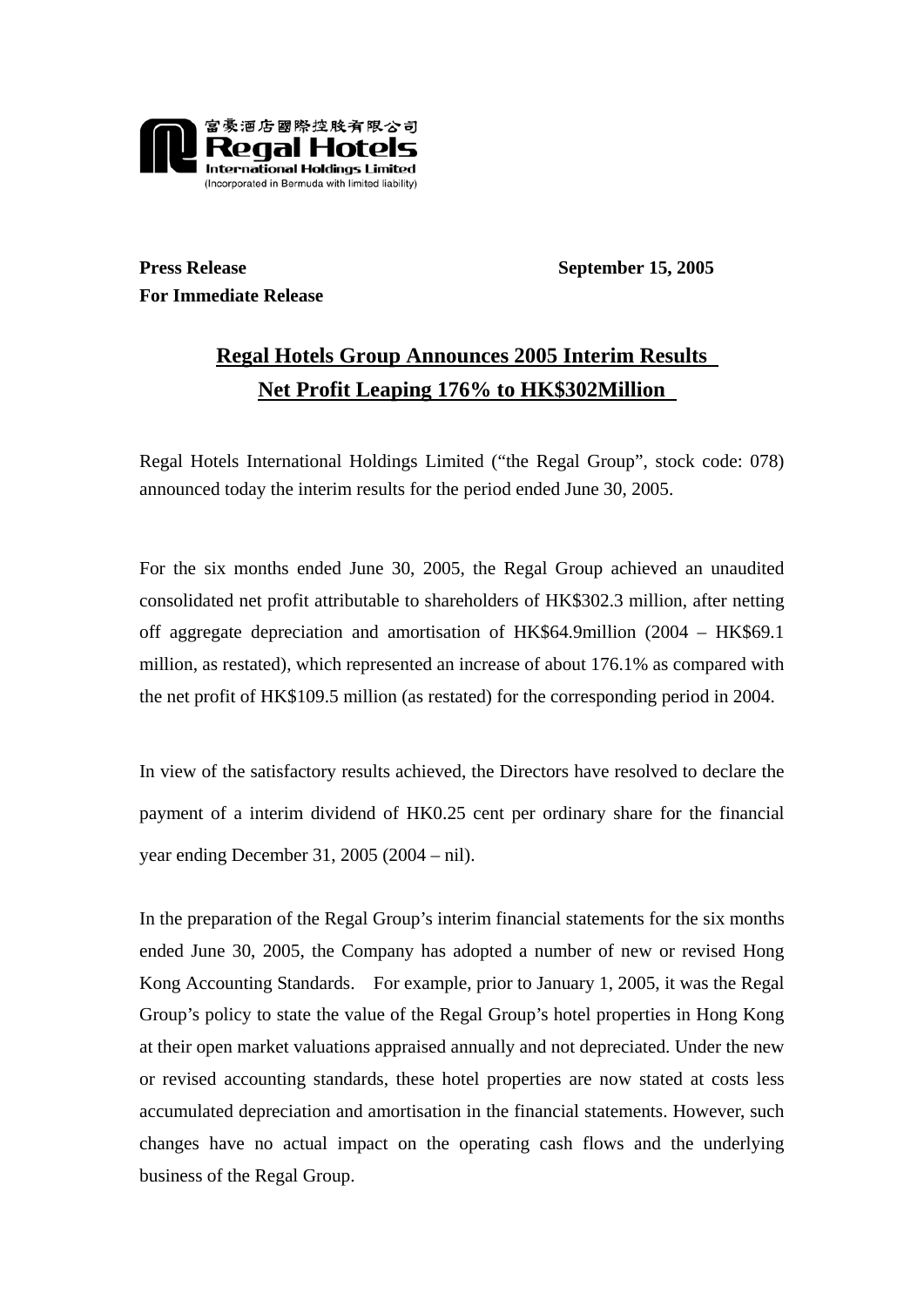### **HOTELS**

The tourist business in Hong Kong in the first half of 2005 continued to fare well, with total visitor arrivals growing by about 9.6% over the first half of 2004. However, the number of visitors from Mainland China in the second quarter of 2005 was below earlier expectations, apparently due to the postponing of some of their trips to Hong Kong pending the opening of the Hong Kong Disneyland in this September. Overall for the first six months of 2005, visitors from Mainland China have only increased by a modest 3.8% though, on the other hand, notable growth was recorded in the visitor arrivals from most long-haul markets.

Based on the information published by the Hong Kong Tourism Board, the average room occupancy for the hotels in Hong Kong during the period was 83%, which was about 2.4% lower than the comparative period in 2004, while the average achieved room rate has increased by 18.2% over the same period. The published figures are reflective of the general disposition of most of the hotel operators in Hong Kong to place increasing focus on the improvement of room rates, having now stabilised a satisfactory room occupancy level. As a matter of fact, the prevailing average room rate achieved by the hotels in Hong Kong as a whole is still significantly below its previous peak level and lags behind those achieved in other comparable major international cities.

During the period under review, the combined average room occupancy for the five Regal Hotels in Hong Kong was up by about 3.6% as compared with the same period in 2004, while the combined average achieved room rate increased by about 14.4%. Total hotel profits (including rental income) of these five hotels for the period amounted to HK\$230.6million, which represented an increase of about 19.5% over the corresponding figure in 2004. Gross operating profit margin for the period is about 45% and with the relatively fixed nature of the operating cost structure, any rise in room rates is expected to have a magnified impact on the hotels' overall profitability.

The various renovation, upgrading and extension programmes planned for the Regal Group's hotels in Hong Kong are all progressing as scheduled. The Regal Group will continue to commit appropriate capital expenditures on the Regal Group's hotels in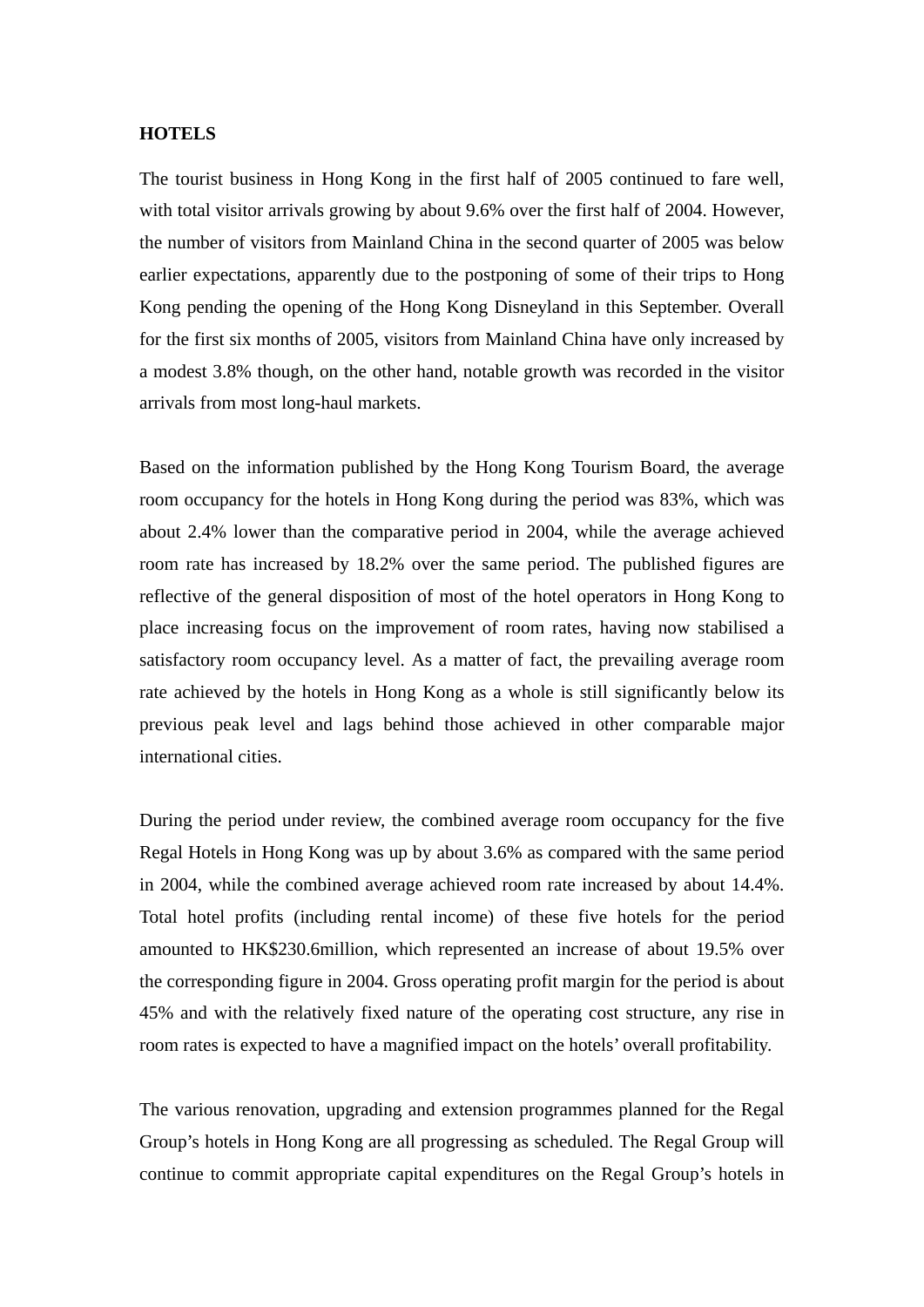Hong Kong to enhance and upgrade their image and facilities, with a view to further boosting their overall revenues.

As stated in the recent announcement, by reason of certain material changes in the circumstances affecting some fundamental issues that had remained unresolved, the Memorandum of Agreement regarding a hotel development project within the Cotai Resort Area in Macau ceased to have effect on September 6, 2005, and the Company has applied directly to the Macau Government for the land grant of the land parcel in the Cotai Resort Area, and if the application is approved, the Regal Group can and is well positioned to proceed with the proposed development project as soon as practicable.

The Regal Group plans to develop a mega scale hotel complex on the subject land in Macau with a site area of approximately 618,000 square feet and a total expected permissible gross floor area of approximately 3.4 million square feet. The proposed development project, which is planned to be developed in two phases, will comprise three four-star to super-five-star hotels with a total of 3,950 guestrooms and suites, together with food and beverage outlets and related hotel facilities, a casino, a performance theatre, a convention plaza, a 3-D IMAX theatre, shopping and entertainment areas as well as a hotel training school.

#### **PROPERTIES**

Due to the rising interest rates, there has been some consolidation of the property market in Hong Kong. As far as the high-end residential sector is concerned, transaction volume has generally declined, but transacted prices have stayed firm. In view of the scarcity of supply and the high replacement cost of land, outlook of the luxury residential property market continues to be positive. For the six months ended June 30, 2005, the Regalia Bay in Stanley, which is 70% owned by the Regal Group, contributed to the Regal Group a profit of HK\$140.6 million, inclusive of write back of provision. The remaining unsold houses in Regalia Bay, which are mostly of larger sizes and/or on better locations, are planned to be released for sale in stages in keeping with the anticipated rising demand and corresponding price appreciation.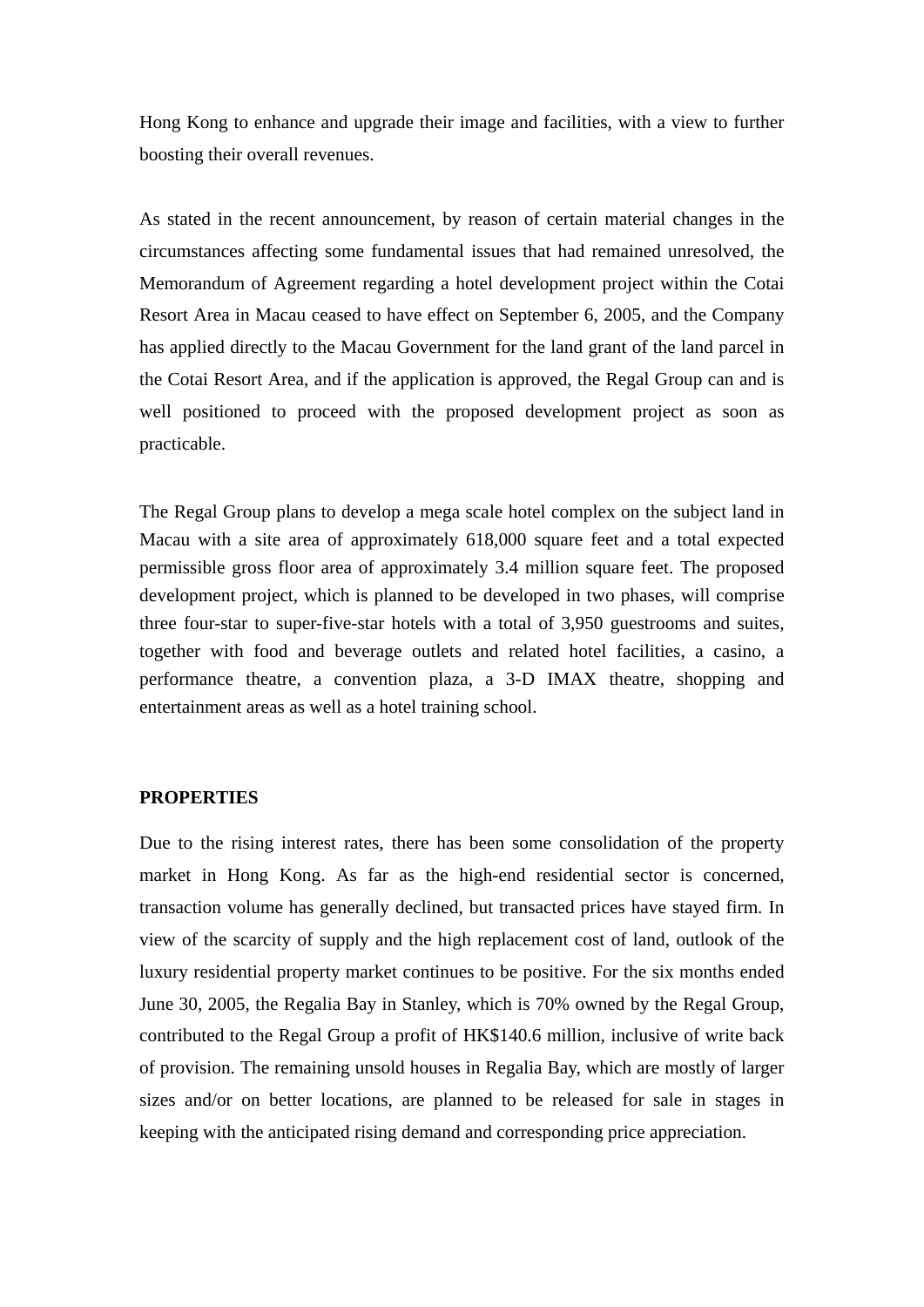### **OUTLOOK**

Businesses at the five Regal Hotels in Hong Kong for July and August remained steady, but with the opening of the Hong Kong Disneyland in September and the holding in Hong Kong of international high profile events such as the World Trade Organisation ministerial conference in December, overall operating results for the second half of 2005 should be substantially better than that attained in the first six months, particularly that the second half year comprises the traditional high season of the year.

Many additional facilities are planned by the Hong Kong Airport Authority within the Airport complex, such as the AsiaWorld-Expo, the SkyPlaza and a golf course. The AsiaWorld Expo, which is scheduled to open in December 2005, is a world-class exhibition and event venue with over 750,000 square feet of rentable space. The Regal Airport Hotel will be well benefited as being the only hotel located in the Airport compound and is already receiving hotel room bookings at attractive rates from exhibition and event organisers at the AsiaWorld-Expo spreading out over a substantial period of 2006.

With the large capacity and the diverse network of its hotels in Hong Kong, the Regal Group is well positioned to capture the anticipated surge in visitors coming to visit the Hong Kong Disneyland. In this regard, special hotel transportation has been arranged to link all the five Regal Hotels with the Hong Kong International Airport and the Disneyland, and many more larger bedrooms have been fitted with three to four beds catering to families and to suit the requirements of different hotel customers. Moreover, the Regal Group has been working closely in collaboration with a number of travel agencies and airlines that are actively marketing the Disneyland related packages and using the Regal Hotels in Hong Kong. As can be expected, market response so far is very positive, bringing in additional new businesses to the Group's hotels.